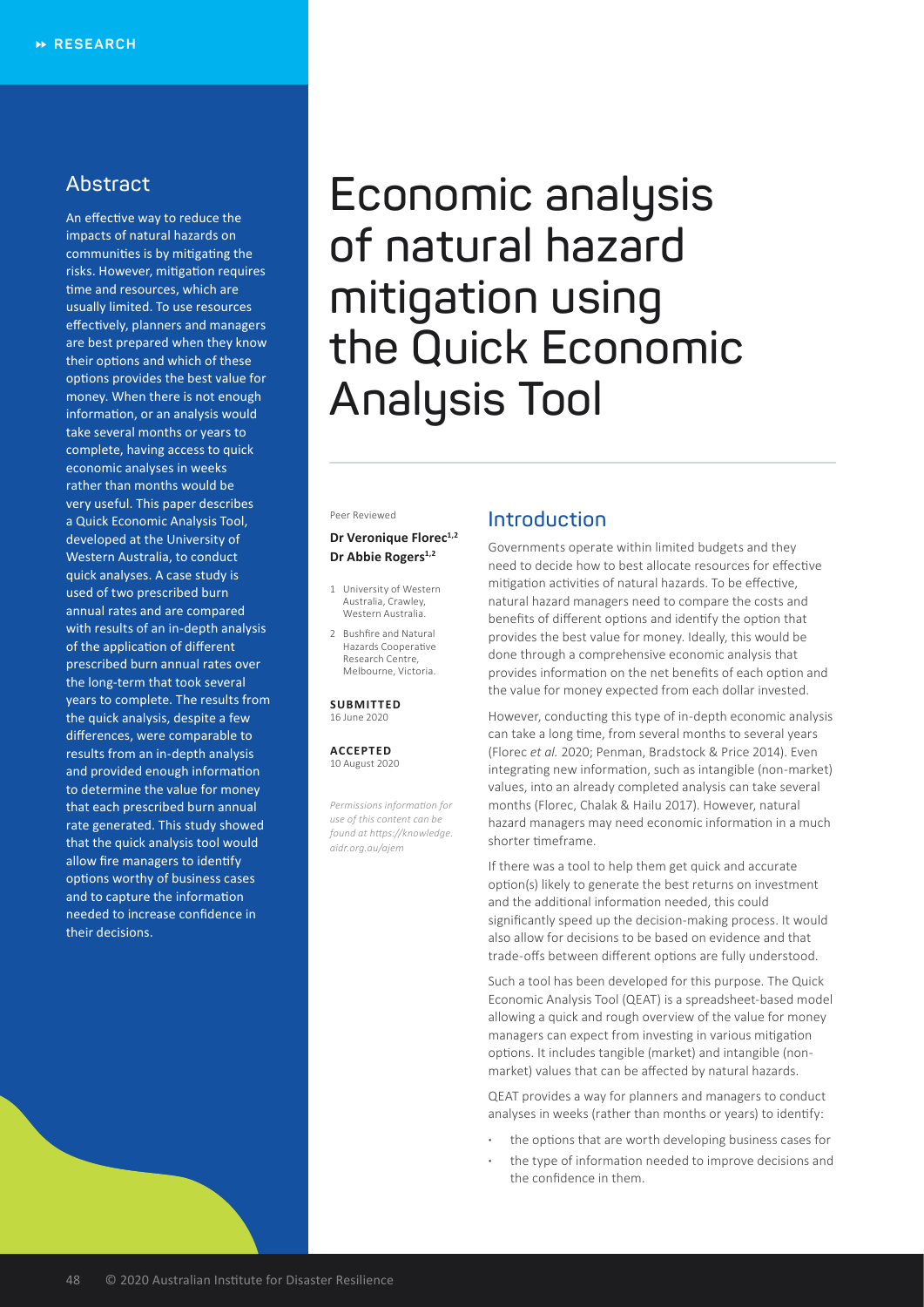To test the tool, results obtained from a quick economic analysis of bushfire management in the south-west of Western Australia using QEAT were compared with the results of a comprehensive economic analysis already conducted. That analysis had taken four years to complete (Florec *et al.* 2020). This paper provides a summary of the arguments for and against using QEAT to evaluate mitigation options.

# **Methods**

#### **The Quick Economic Analysis Tool**

QEAT is a spreadsheet that allows the user to insert relevant parameters and easily and quickly calculate benefit-cost ratios (BCRs) and net present values (NPVs). In this format, the value for money generated by the different options can be quickly compared. A sensitivity analysis can also be conducted to test the robustness of the results.

QEAT users must be clear about the counterfactual, that is, the baseline scenario to which the mitigation options are compared. For example, doing nothing, business as usual or other. This has the potential to increase transparency and reduce confusion sometimes associated with economic analyses of natural hazards. This occurs when practitioners are not clear about how the benefits are calculated.

The mathematical formulation of the model embedded in QEAT is:

- **·** Compare option 1 to option x:
	- using net benefits:

*Net benefits option 1 =*  $(AAL<sub>B</sub> - AAL <sub>$$</sub>  - AAL<sub>optical</sub>) - Cost<sub>optical</sub>$ *Net benefits option 2 = (AAL<sup>B</sup> - AALoption2) - Costoption2 Net benefits option x = (AAL<sup>B</sup> - AALoptionx) - Costoptionx* (1)

where Average Annual Losses *(AAL)* for the baseline *(B)* or for any option are calculated as:

$$
AAL_B = \sum_{i=1}^{n} \sum_{j=1}^{m} n_{i\{Bj\}} Z_j P(i, B)
$$
\n
$$
AAL_{option} = \sum_{i=1}^{n} \sum_{j=1}^{m} n_{i\{option\}} Z_j P(i, option)
$$
\n(3)

and using BCRs:

BCR option 1 =

\n
$$
\frac{(AAL_{B} - AAL_{option1})}{Cost_{option1}}
$$
\nBCR option 2 =

\n
$$
\frac{(AAL_{B} - AAL_{option2})}{Cost_{option2}}
$$
\nBCR option 3 =

\n
$$
\frac{(AAL_{B} - AAL_{option2})}{Cost_{option2}}
$$
\n(4)

\n7

In equation (2),  $η_{i(Bl)}$  is the percentage of asset *j* destroyed by natural hazard event *i* for the baseline scenario (*B*), *Z*<sub>*j*</sub> is the value (in dollars) of asset *j*, and *P(i,B)* is the probability of event *i* occurring under the baseline scenario *(B)*.

In equation (3) the same parameters are used but for a scenario where one of the options is implemented. The implementation costs of each option (Cost<sub>ontion</sub>) correspond to the annual costs of operations plus the initial fixed costs to set up the mitigation strategy.

## **Case study**

In Western Australia, the south-west forests are managed by the Department of Biodiversity, Conservations and Attractions (DBCA). The South West region (see boundaries of the three forest regions in Figure 1) is approximately 1.88 million hectares and contains a mix of forests, coastal mallee shrublands and heathlands, agricultural land as well as residential areas. It has a Mediterranean-type climate with hot dry summers and mild wet winters. Bushfires of different severity occur every year in the region, particularly in the hotter months between October and May when the vegetation is dry and rainfall is minimal. The region has a long history of prescribed burning and complex fire management issues because of the combination of different land uses and tenures, where assets are intermingled with flammable vegetation.

## **Details of the analysis**

Two prescribed burning annual rates were tested. These were prescribed burning five per cent and ten per cent of public land managed by the DBCA. These targets were selected as they were proposed in the literature as appropriate risk reduction targets for this region and for other regions in Australia. The ten per cent target corresponds to the area that would need to be treated annually in order to reach the areal extent necessary to protect communities, the environment and biodiversity (Burrows & McCaw 2013); while the five per cent target has been suggested for other regions in enquiries conducted after large and economically significant fire events (Teague, McLeod & Pascoe 2010). The counterfactual (to which mitigation strategies are compared) was doing nothing; that is, no prescribed burning. A 20-year timeframe was used for the analysis with a discount rate of seven per cent.

To populate the input parameters in QEAT, historical data for the south-west of Western Australia for the past 60 years was used. Most of the data is publicly available and included lives lost, properties destroyed, and, in some cases, area burnt. However, some of the data (hectares burnt and location of the area burnt) was obtained from DBCA. Although the level of prescribed burning applied in the wider south-west region has varied greatly over the last 80 years, several large wildfires have caused significant damages in the region:

- **·** In 1961, 160 houses were destroyed and the town of Dwellingup was destroyed.
- **·** In 1978, two lives were lost and six buildings destroyed; a narrow escape for four major towns.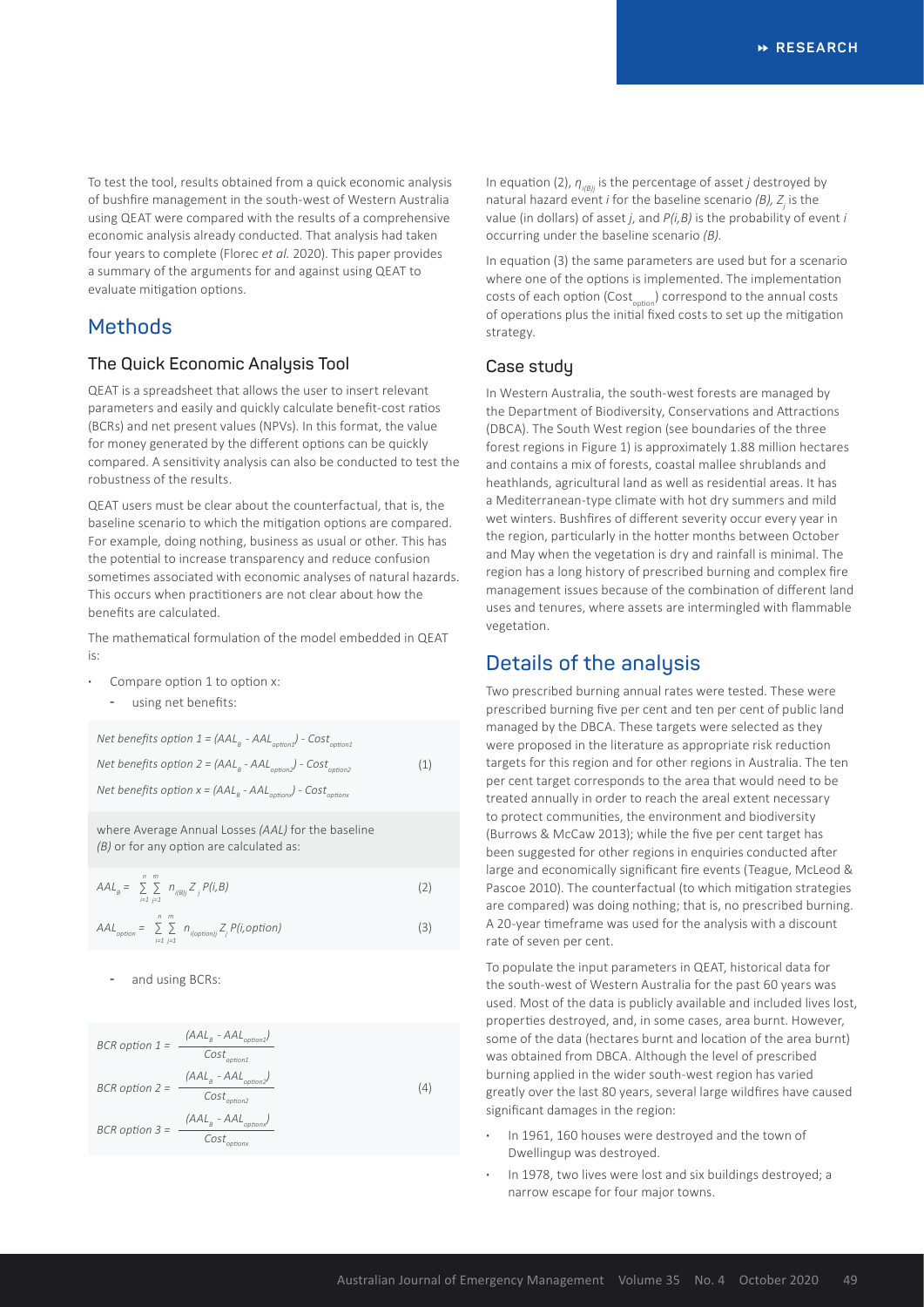

Figure 1: The south-western forest regions managed by the Department of Biodiversity, Conservation and Attractions.

- **·** In 1997, two lives were lost, 21 injuries and 17 houses destroyed.
- **·** In 2003, two lives were lost, more than two million hectares of forest were destroyed.
- **·** In 2007, 16 houses destroyed in Dwellingup, three lives lost and a major highway closed for two weeks generating significant losses to some industries.
- **·** In 2011, 34 houses were destroyed.
- **·** In 2015, four lives were lost and a major highway was closed for several days, generating losses to the dairy industry.
- **·** In 2016, two lives were lost, 181 properties were destroyed and the town of Yarloop was destroyed.

Table 1 shows the values used for each type of asset and their respective sources.

# **Results**

Table 2 shows the results obtained from QEAT. These results show that without mitigation, average annual losses could amount to \$167 million. Most of the losses (61 per cent) stem from damage to buildings (residential, commercial and industrial buildings combined) followed by agricultural losses (about 25 per cent) and effects on human health (about nine per cent).

The results for the two prescribed burn scenarios (five and ten per cent of public land prescribed burnt) in Florec and colleagues (2020) are shown in Table 3. The categories of assets included there are different from those included in QEAT, where four categories were evaluated instead of five. The categories 'urban' and 'nature and conservation' included in Florec and colleagues (2020) roughly correspond to the 'buildings' and 'environment' categories in this study, respectively. The category 'infrastructure' was not included in Florec and colleagues (2020). The main addition in this study was the improvement in information gained on non-market values for 'human health' and the 'environment'. These were extracted from the Value Tool for Natural Hazards (Gibson *et al.* 2018), which is a database of nonmarket values relevant to natural hazards.

The results in Table 3 indicate that average annual losses without mitigation could amount to AU\$232 million, which is about 21 per cent higher than the result from QEAT. The proportion of damage attributed to each category differs between QEAT and Florec and colleagues (2020). A much higher proportion of the losses in Table 3 stem from:

- **·** damage to buildings of about 73 per cent of total damages
- **·** environmental damages of about 14 per cent of losses, which is greater than what is indicated by QEAT
- **·** agricultural damages of about six per cent, which is substantially less than what is indicated by QEAT.

Acknowledging these points of difference, there is a high degree of complementarity in the results, particularly from the perspective of the outcomes that would inform decisionmaking. Both models indicate that the implementation of the two prescribed burn scenarios (five per cent and ten per cent) in the case study area generated substantial benefits. Estimates from QEAT showed lower benefits from prescribed burning than those estimated by Florec and colleagues (2020). Therefore, the benefit-cost ratios from QEAT are also lower. Both prescribed burn scenarios generated good value for money in the case study area (i.e. BCRs were substantially higher than 1). Based on the BCRs, the five per cent scenario generated more value per dollar invested than the ten per cent scenario in both models. This suggests that prescribed burning has diminishing marginal returns; that is, after a certain point, every additional dollar invested in prescribed burning generates smaller and smaller benefits (which is consistent with previous studies (Mercer *et al.* 2007, Butry *et al.* 2010). However, based on NPVs, the ten per cent scenario provided better outcomes than the five per cent scenario (i.e. higher NPV), which makes it a more attractive strategy if the costs can be afforded.

# **Sensitivity analysis**

Another important output of QEAT is the information it provides to planners and managers on the confidence they can have in the results and the information they need to increase that confidence. Results from a sensitivity analysis performed in QEAT for this purpose are shown in Table 4 and Table 5 for the five per cent and ten per cent prescribed burn scenarios, respectively.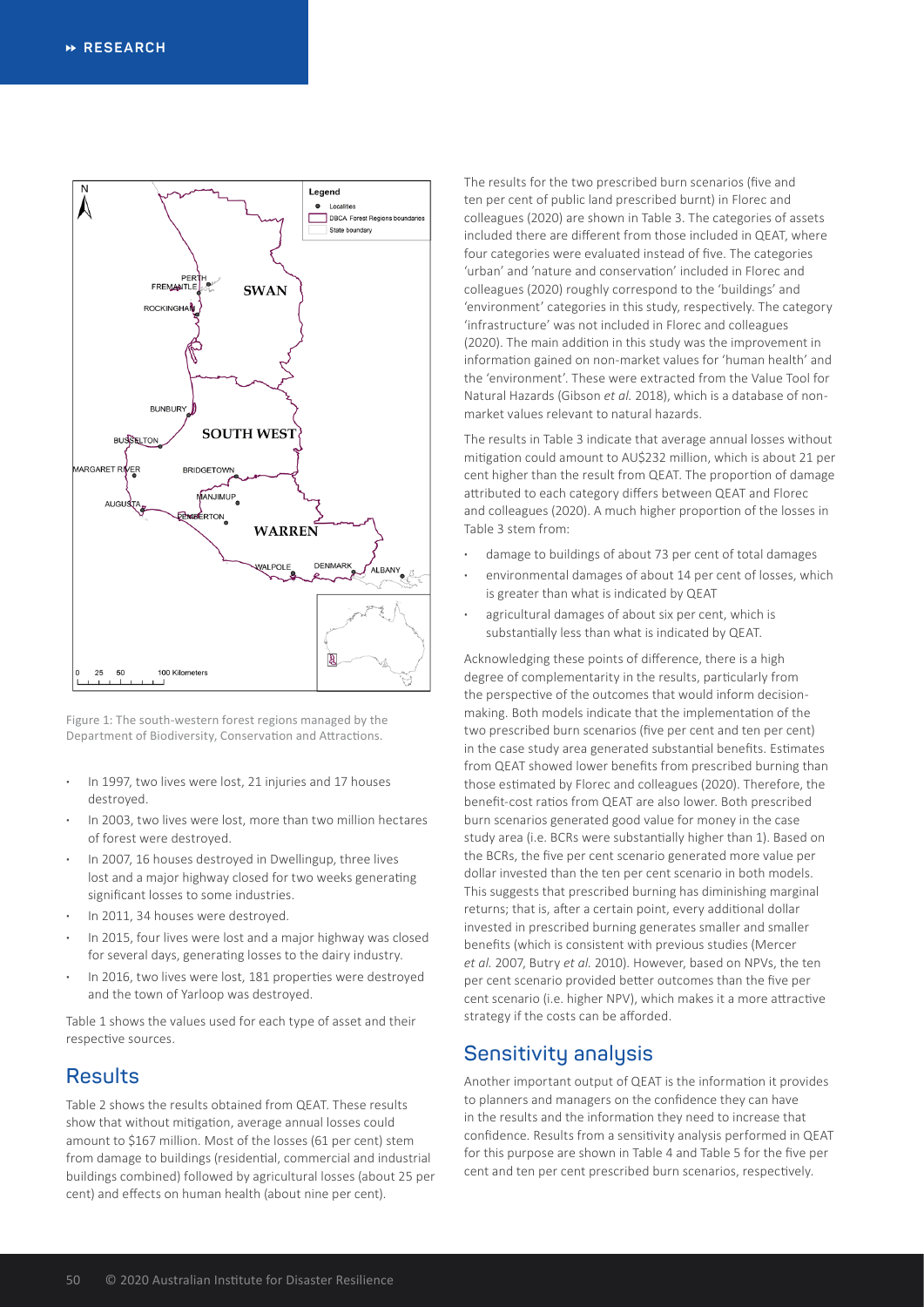#### Table 1: Value of different assets.

| <b>Type</b>                                                                  | <b>Asset</b>            | Value <sup>A</sup> | <b>Description</b>         | <b>Source</b>                                                                                                            |  |  |
|------------------------------------------------------------------------------|-------------------------|--------------------|----------------------------|--------------------------------------------------------------------------------------------------------------------------|--|--|
| Tangible (market) assets                                                     |                         |                    |                            |                                                                                                                          |  |  |
| <b>Buildings</b>                                                             | Residential             | 660,000            | \$/building                | Dunford, Power & Cook (2014)                                                                                             |  |  |
|                                                                              | Commercial              | 7,100,000          | \$/building                | Dunford, Power & Cook. (2014)                                                                                            |  |  |
|                                                                              | Industrial              | 2,300,000          | \$/building                | Dunford, Power & Cook. (2014)                                                                                            |  |  |
| Infrastructure                                                               | Roads (bridges)         | 1,500,000          | \$/bridge                  | Main Roads Western Australia approximate<br>cost of replacing the Samson Bridge,<br>damaged in the Yarloop fire in 2016. |  |  |
|                                                                              | Rail                    | <b>NA</b>          | $\frac{1}{2}$ /km          | <b>NA</b>                                                                                                                |  |  |
|                                                                              | Power lines             | 46,500             | $\frac{1}{2}$ /km          | Ausgrid (2019)                                                                                                           |  |  |
|                                                                              | Power poles             | 10,000             | S/pole                     | Ausgrid (2019)                                                                                                           |  |  |
| Agriculture                                                                  | Horticulture            | 3,000              | \$/ha                      | Australian Bureau of Statistics (2017)                                                                                   |  |  |
|                                                                              | Grazing and<br>cropping | 1,000              | \$/ha                      | Australian Bureau of Statistics (2017)                                                                                   |  |  |
|                                                                              | Vineyards               | 50,000             | \$/ha                      | AHA Viticulture (2006)                                                                                                   |  |  |
|                                                                              | Plantation forestry     | 9,000              | $\frac{1}{2}$ /ha          | Gibson & Pannell (2014)                                                                                                  |  |  |
| Other                                                                        | Water catchments        | <b>NA</b>          | \$/ha                      | <b>NA</b>                                                                                                                |  |  |
| Intangible (non-market) assets                                               |                         |                    |                            |                                                                                                                          |  |  |
| Human health                                                                 | Life                    | 4,900,000          | \$/fatality                | Office of Best Practice Regulation (2019)                                                                                |  |  |
|                                                                              | Minor injury            | 26,000             | \$/injury                  | Value Tool database (Gibson et al. 2018)                                                                                 |  |  |
|                                                                              | Hospitalised injury     | 73,000             | \$/injury                  | Value Tool database (Gibson et al. 2018)                                                                                 |  |  |
|                                                                              | Serious injury          | 250,000            | \$/injury                  | Value Tool database (Gibson et al. 2018)                                                                                 |  |  |
| Environment                                                                  | Threatened species      | 49                 | $$$ /species/<br>household | Value Tool database (Gibson et al. 2018)                                                                                 |  |  |
|                                                                              | Native vegetation       | 146                | $\frac{1}{2}$ /ha          | Value Tool database (Gibson et al. 2018)                                                                                 |  |  |
| <sup>A</sup> All values are in 2018 AUD, rounded to two significant figures. |                         |                    |                            |                                                                                                                          |  |  |

Although the results appear robust (i.e. the proportional change in the results is generally a lot smaller than the proportional change in the parameter), some parameters deserve attention. The asset categories in QEAT included the category 'buildings', which has a much stronger effect on the results than any other asset category. This was expected as the value of buildings is high compared to other assets and bushfires destroy buildings. The category 'human health' (life and injuries) also has high value, but loss of life and injuries caused by bushfires tend to be less common in the case study region, and therefore have less of an effect on the results. For fire managers, this means that having better information on how effective prescribed burning is for protecting buildings can provide better confidence levels in decisions and better allocation of funding for prescribed burning.

Another interesting parameter is the effectiveness of prescribed burning, or the capacity of the practice to reduce bushfire risk. For the five per cent prescribed burn, a change

in the effectiveness of prescribed burning has a relatively high impact on the results; more so if the effectiveness is decreased. However, for the ten per cent strategy, a change in the effectiveness of prescribed burning has less impact on the results. For a fire manager, this means that if there are constraints on the area that can be burned and the area that can be treated is relatively small, treatments need to be targeted at protecting high-value assets. Thus, any changes in losses avoided have a high impact on the return on investment. But if larger areas can be burned, then the effectiveness of prescribed burning in reducing damage has a more moderate impact on the results and the confidence in the return on investment is higher.

Changes to prescribed burning costs have a very high impact on the results. Therefore, to increase the confidence in decisions for prescribed burns, it is important to have accurate data on costs of prescribed burning and to understand how these costs change for different prescribed burning activities.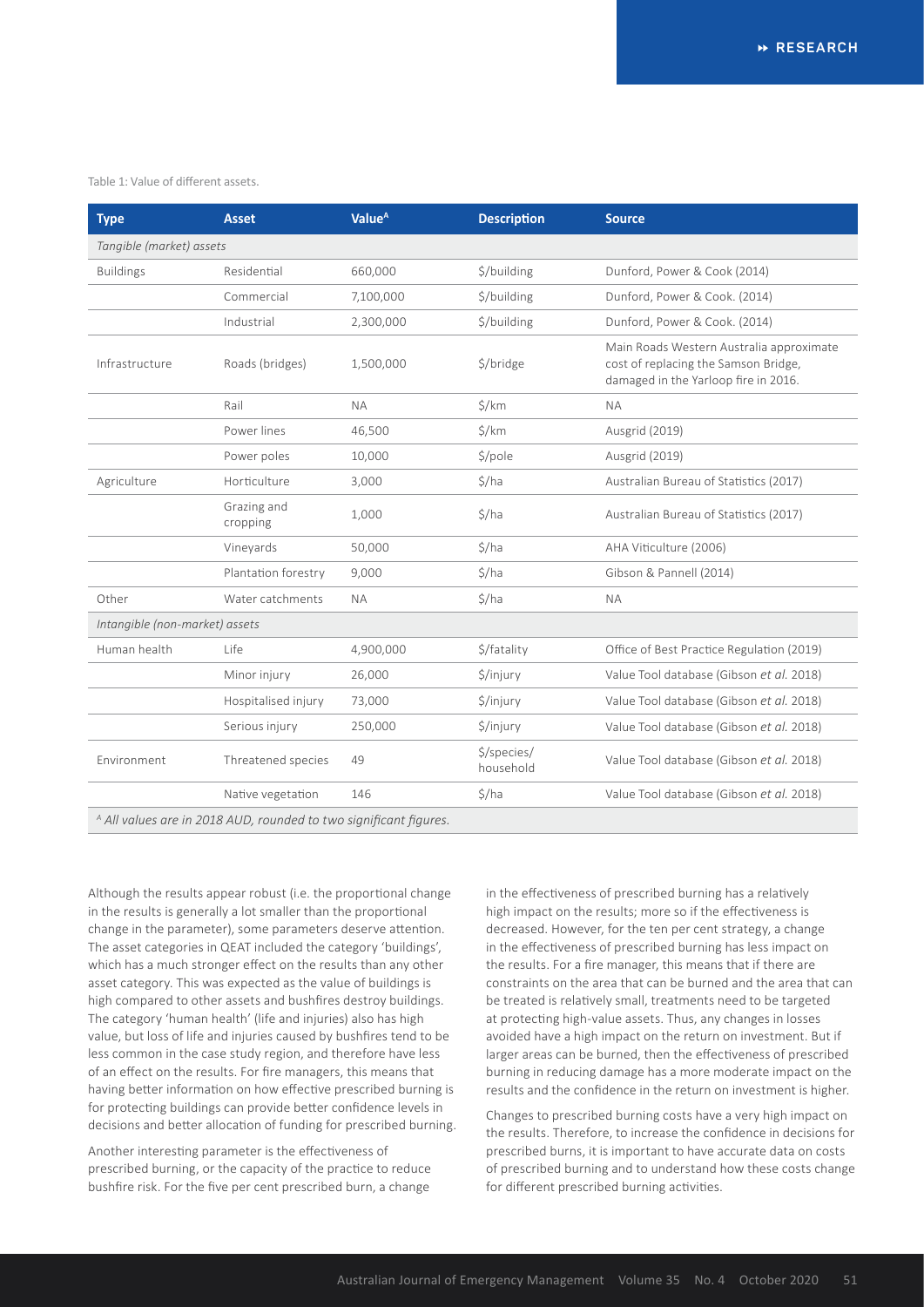Table 2: Results with and without mitigation.

| <b>Item</b>                                      | <b>Estimate (AUD millions)</b> |
|--------------------------------------------------|--------------------------------|
| Average annual<br>losses (without<br>mitigation) | \$167                          |
| <b>Buildings</b>                                 | \$102                          |
| Infrastructure                                   | \$2                            |
| Agriculture                                      | \$43                           |
| Human health                                     | \$15                           |
| Environment                                      | \$5                            |

|                                               | <b>Prescribe burning</b><br>5% | <b>Prescribe burning</b><br>10% |
|-----------------------------------------------|--------------------------------|---------------------------------|
| Average annual<br>losses (with<br>mitigation) | \$62                           | \$19                            |
| <b>Buildings</b>                              | \$31                           | \$7                             |
| Infrastructure                                | \$1                            | \$0                             |
| Agriculture                                   | \$26                           | \$10                            |
| Human health                                  | \$3                            | \$1                             |
| <b>Fnvironment</b>                            | \$2                            | \$1                             |
| Average annual<br>benefits                    | \$105                          | \$148                           |
| Present value of<br>benefits                  | \$1,117                        | \$1,567                         |
| Present value of<br>costs                     | \$28                           | \$55                            |
| Net present value                             | \$1,089                        | \$1,512                         |
| Benefit-cost ratio                            | 40                             | 28                              |

Table 3: Results with and without mitigation from an existing published study.

| <b>Item</b>                                      | <b>Estimate (millions)</b>     |                                 |  |  |  |
|--------------------------------------------------|--------------------------------|---------------------------------|--|--|--|
| Average annual<br>losses (without<br>mitigation) | \$232                          |                                 |  |  |  |
| Nature and<br>conservation                       | \$33                           |                                 |  |  |  |
| Plantation forestry                              | \$15                           |                                 |  |  |  |
| Agriculture                                      | \$15                           |                                 |  |  |  |
| Urban                                            | \$170                          |                                 |  |  |  |
|                                                  | <b>Prescribe burning</b><br>5% | <b>Prescribe burning</b><br>10% |  |  |  |
| Average annual<br>losses (with<br>mitigation)    | \$79                           | \$18                            |  |  |  |
| Nature and<br>conservation                       | \$14                           | \$3                             |  |  |  |
| Plantation forestry                              | \$5                            | \$1                             |  |  |  |
| Agriculture                                      | \$7                            | \$3                             |  |  |  |
| Urban                                            | \$54                           | \$11                            |  |  |  |
| Average annual<br>henefits                       | \$153                          | \$214                           |  |  |  |
| Present value of<br>benefits                     | \$1,619                        | \$2,271                         |  |  |  |
| Present value of<br>costs                        | \$28                           | \$55                            |  |  |  |
| Net present value                                | \$1,591                        | \$2,215                         |  |  |  |
| Benefit-cost ratio                               | 58                             | 41                              |  |  |  |

Source: Florec *et al.* (2020)

and accurate information on the costs and benefits of different mitigation options can be obtained, thereby saving time and money to agencies that need this information. By understanding the confidence that can be attributed to different mitigation decisions and prioritising the additional data needed to increase the confidence in those decisions, the use of QEAT can improve outcomes for disaster risk reduction across Australia and possibly for other countries.

#### **Acknowledgments**

This research received funding support from the Bushfire and Natural Hazards Cooperative Research Centre.

# **Conclusion**

The QEAT was used to conduct a quick analysis of two prescribed burning annual rates in the south-west of Western Australia. Results were compared with an in-depth analysis undertaken between 2012 and 2016. Despite some differences, the results from the QEAT were comparable to those of the in-depth analysis and provided sufficient information to determine the value for money that each annual rate generated. A sensitivity analysis conducted using QEAT demonstrated its capacity to show the types of additional information needed to increase the confidence in decisions made for prescribed burns. For the case study used, these were the data on the effectiveness of prescribed burning in reducing risk to buildings, data on the effects of prescribed burning when fuel loads are high in the region and data on prescribed burning costs. Using QEAT, rapid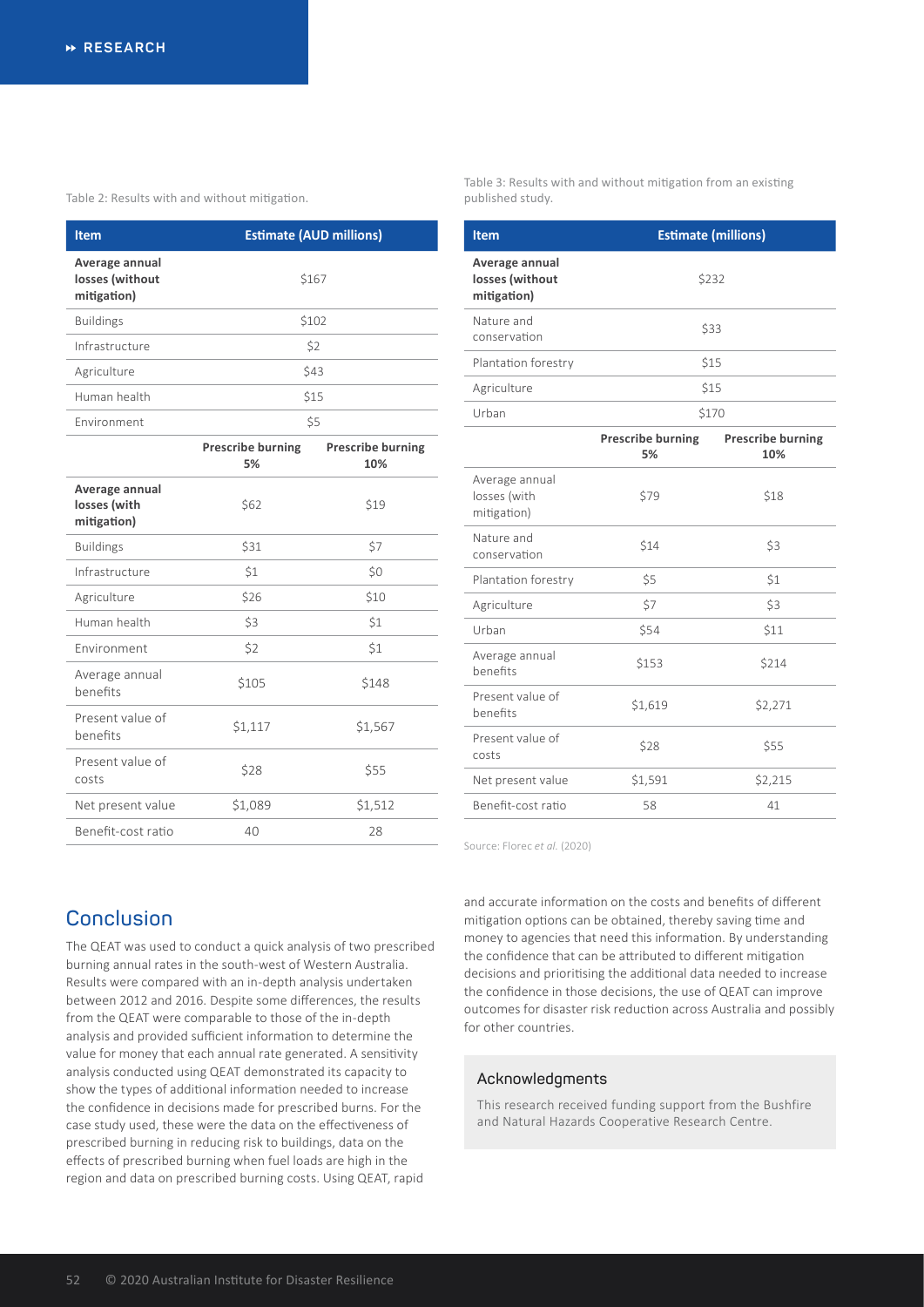| Table 4: Sensitivity analysis prescribed burning five per cent. |  |  |  |
|-----------------------------------------------------------------|--|--|--|
|-----------------------------------------------------------------|--|--|--|

| <b>Parameter</b><br>change <sup>A</sup>                    | <b>Average annual</b><br>benefits | <b>Present value</b><br>of benefits | <b>Present value</b><br>of costs | <b>Net present</b><br>value | <b>Benefit-cost</b><br>ratio | Proportional<br>change in BCR |  |
|------------------------------------------------------------|-----------------------------------|-------------------------------------|----------------------------------|-----------------------------|------------------------------|-------------------------------|--|
| Base results                                               | \$105                             | \$1,117                             | \$28                             | \$1,089                     | 40                           |                               |  |
| Increase in asset values by 50%                            |                                   |                                     |                                  |                             |                              |                               |  |
| <b>Buildings</b>                                           | \$141                             | \$1,495                             | \$28                             | \$1,467                     | 54                           | 25%                           |  |
| Infrastructure                                             | \$106                             | \$1,126                             | \$28                             | \$1,098                     | 40                           | 1%                            |  |
| Agriculture                                                | \$114                             | \$1,208                             | \$28                             | \$1,180                     | 43                           | 8%                            |  |
| Human health                                               | \$112                             | \$1,182                             | \$28                             | \$1,154                     | 42                           | 5%                            |  |
| Environment                                                | \$107                             | \$1,133                             | \$28                             | \$1,105                     | 41                           | 1%                            |  |
| Decrease in asset values by 50%                            |                                   |                                     |                                  |                             |                              |                               |  |
| <b>Buildings</b>                                           | \$70                              | \$739                               | \$28                             | \$711                       | 26                           | $-51%$                        |  |
| Infrastructure                                             | \$105                             | \$1,108                             | \$28                             | \$1,080                     | 40                           | $-1%$                         |  |
| Agriculture                                                | \$97                              | \$1,026                             | \$28                             | \$998                       | 37                           | $-9%$                         |  |
| Human health                                               | \$104                             | \$1,101                             | \$28                             | \$1,073                     | 39                           | $-1%$                         |  |
| Environment                                                | \$105                             | \$1,117                             | \$28                             | \$1,089                     | 40                           | $0\%$                         |  |
| Increase in' prescribed burning effectiveness <sup>B</sup> |                                   |                                     |                                  |                             |                              |                               |  |
| by 10%                                                     | \$112                             | \$1,182                             | \$28                             | \$1,154                     | 42                           | 6%                            |  |
| by 25%                                                     | \$121                             | \$1,280                             | \$28                             | \$1,252                     | 46                           | 13%                           |  |
| by 50%                                                     | \$136                             | \$1,444                             | \$28                             | \$1,416                     | 52                           | 23%                           |  |
| Decrease in prescribed burning effectiveness <sup>c</sup>  |                                   |                                     |                                  |                             |                              |                               |  |
| by 10%                                                     | \$99                              | \$1,051                             | \$28                             | \$1,024                     | 38                           | $-6%$                         |  |
| by 25%                                                     | \$90                              | \$953                               | \$28                             | \$926                       | 34                           | $-17%$                        |  |
| by 50%                                                     | \$75                              | \$790                               | \$28                             | \$762                       | 28                           | $-41%$                        |  |
| Increase in prescribed burning costs                       |                                   |                                     |                                  |                             |                              |                               |  |
| by 10%                                                     | \$105                             | \$1,117                             | \$31                             | \$1,086                     | 36                           | $-10%$                        |  |
| by 25%                                                     | \$105                             | \$1,117                             | \$35                             | \$1,082                     | 32                           | $-25%$                        |  |
| by 50%                                                     | \$105                             | \$1,117                             | \$42                             | \$1,075                     | 27                           | $-50%$                        |  |
| Decrease in prescribed burning costs                       |                                   |                                     |                                  |                             |                              |                               |  |
| by 10%                                                     | \$105                             | \$1,117                             | \$25                             | \$1,092                     | 45                           | 10%                           |  |
| by 25%                                                     | \$105                             | \$1,117                             | \$21                             | \$1,096                     | 53                           | 25%                           |  |
| by 50%                                                     | \$105                             | \$1,117                             | \$14                             | \$1,103                     | 80                           | 50%                           |  |
| Increase in discount rate                                  |                                   |                                     |                                  |                             |                              |                               |  |
| Discount rate 10%                                          | \$105                             | \$898                               | \$23                             | \$875                       | 40                           | 0%                            |  |
| Discount rate 13%                                          | \$105                             | \$741                               | \$19                             | \$722                       | 40                           | $-1%$                         |  |
| Decrease in discount rate                                  |                                   |                                     |                                  |                             |                              |                               |  |
| Discount rate 4%                                           | \$105                             | \$1,433                             | \$36                             | \$1,397                     | 40                           | 0%                            |  |
| Discount rate 1%                                           | \$105                             | \$1,902                             | \$47                             | \$1,855                     | 40                           | 1%                            |  |

A Only the parameter indicated on each row is changed.

<sup>8</sup> Damages are increased by a further 10%, 25% or 50%.<br><sup>c</sup> Damages are decreased by a further 10%, 25% or 50%.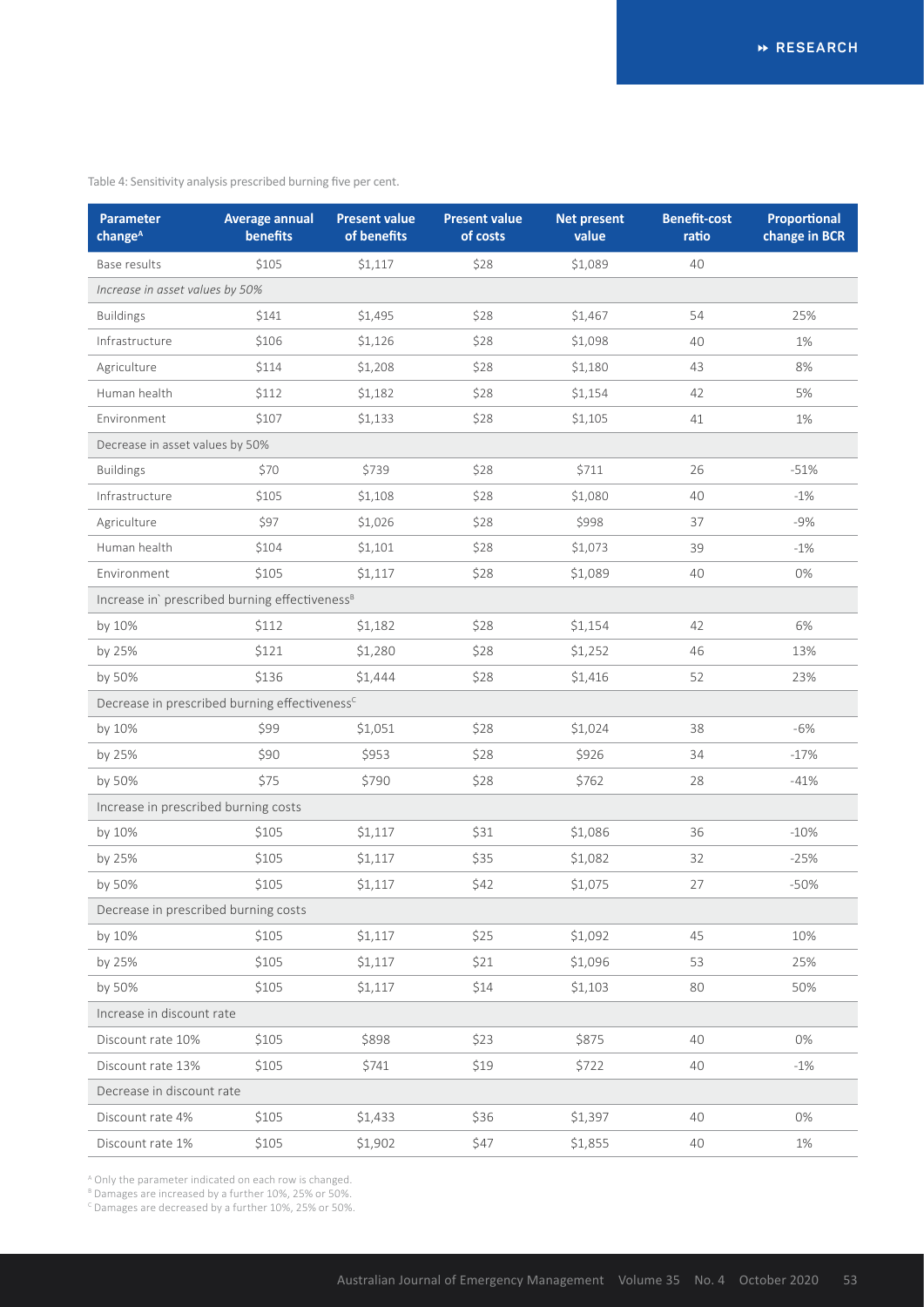Table 5: Sensitivity analysis prescribed burning ten per cent.

| <b>Parameter</b><br>change <sup>A</sup>                    | <b>Average annual</b><br>benefits | <b>Present value</b><br>of benefits | <b>Present value</b><br>of costs | <b>Net present</b><br>value | <b>Benefit-cost</b><br>ratio | Proportional<br>change in BCR |  |
|------------------------------------------------------------|-----------------------------------|-------------------------------------|----------------------------------|-----------------------------|------------------------------|-------------------------------|--|
| Base results                                               | \$148                             | \$1,567                             | \$55                             | \$1,512                     | 28                           |                               |  |
| Increase in asset values by 50%                            |                                   |                                     |                                  |                             |                              |                               |  |
| <b>Buildings</b>                                           | \$195                             | \$2,069                             | \$55                             | \$2,014                     | 38                           | 24%                           |  |
| Infrastructure                                             | \$149                             | \$1,579                             | \$55                             | \$1,524                     | 29                           | 1%                            |  |
| Agriculture                                                | \$164                             | \$1,739                             | \$55                             | \$1,684                     | 32                           | 10%                           |  |
| Human health                                               | \$155                             | \$1,643                             | \$55                             | \$1,588                     | 30                           | 5%                            |  |
| Environment                                                | \$150                             | \$1,587                             | \$55                             | \$1,532                     | 29                           | 1%                            |  |
| Decrease in asset values by 50%                            |                                   |                                     |                                  |                             |                              |                               |  |
| <b>Buildings</b>                                           | \$100                             | \$1,064                             | \$55                             | \$1,009                     | 19                           | $-47%$                        |  |
| Infrastructure                                             | \$147                             | \$1,555                             | \$55                             | \$1,500                     | 28                           | $-1\%$                        |  |
| Agriculture                                                | \$132                             | \$1,394                             | \$55                             | \$1,339                     | 25                           | $-12%$                        |  |
| Human health                                               | \$141                             | \$1,491                             | \$55                             | \$1,436                     | 27                           | $-5%$                         |  |
| Environment                                                | \$146                             | \$1,546                             | \$55                             | \$1,491                     | 28                           | $-1%$                         |  |
| Increase in' prescribed burning effectiveness <sup>B</sup> |                                   |                                     |                                  |                             |                              |                               |  |
| by 10%                                                     | \$150                             | \$1,587                             | \$55                             | \$1,532                     | 29                           | 1%                            |  |
| by 25%                                                     | \$153                             | \$1,618                             | \$55                             | \$1,563                     | 29                           | 3%                            |  |
| by 50%                                                     | \$158                             | \$1,669                             | \$55                             | \$1,613                     | 30                           | 6%                            |  |
| Decrease in prescribed burning effectiveness <sup>c</sup>  |                                   |                                     |                                  |                             |                              |                               |  |
| by 10%                                                     | \$146                             | \$1,547                             | \$55                             | \$1,491                     | 28                           | $-1%$                         |  |
| by 25%                                                     | \$143                             | \$1,516                             | \$55                             | \$1,461                     | 28                           | $-3%$                         |  |
| by 50%                                                     | \$138                             | \$1,465                             | \$55                             | \$1,410                     | 27                           | $-7%$                         |  |
| Increase in prescribed burning costs                       |                                   |                                     |                                  |                             |                              |                               |  |
| by 10%                                                     | \$148                             | \$1,567                             | \$61                             | \$1,506                     | 26                           | $-10%$                        |  |
| by 25%                                                     | \$148                             | \$1,567                             | \$69                             | \$1,498                     | 23                           | $-25%$                        |  |
| by 50%                                                     | \$148                             | \$1,567                             | \$83                             | \$1,484                     | 19                           | $-50%$                        |  |
| Decrease in prescribed burning costs                       |                                   |                                     |                                  |                             |                              |                               |  |
| by 10%                                                     | \$148                             | \$1,567                             | \$50                             | \$1,517                     | 32                           | 10%                           |  |
| by 25%                                                     | \$148                             | \$1,567                             | \$41                             | \$1,526                     | 38                           | 25%                           |  |
| by 50%                                                     | \$148                             | \$1,567                             | \$28                             | \$1,539                     | 57                           | 50%                           |  |
| Increase in discount rate                                  |                                   |                                     |                                  |                             |                              |                               |  |
| Discount rate 10%                                          | \$148                             | \$1,259                             | \$44                             | \$1,215                     | 28                           | 0%                            |  |
| Discount rate 13%                                          | \$148                             | \$1,039                             | \$37                             | \$1,002                     | 28                           | $-1%$                         |  |
| Decrease in discount rate                                  |                                   |                                     |                                  |                             |                              |                               |  |
| Discount rate 4%                                           | \$148                             | \$2,010                             | \$71                             | \$1,940                     | 28                           | 0%                            |  |
| Discount rate 1%                                           | \$148                             | \$2,669                             | \$93                             | \$2,576                     | 29                           | $0\%$                         |  |

A Only the parameter indicated on each row is changed. B Damages are increased by a further 10%, 25% or 50%.

<sup>c</sup> Damages are decreased by a further 10%, 25% or 50%.